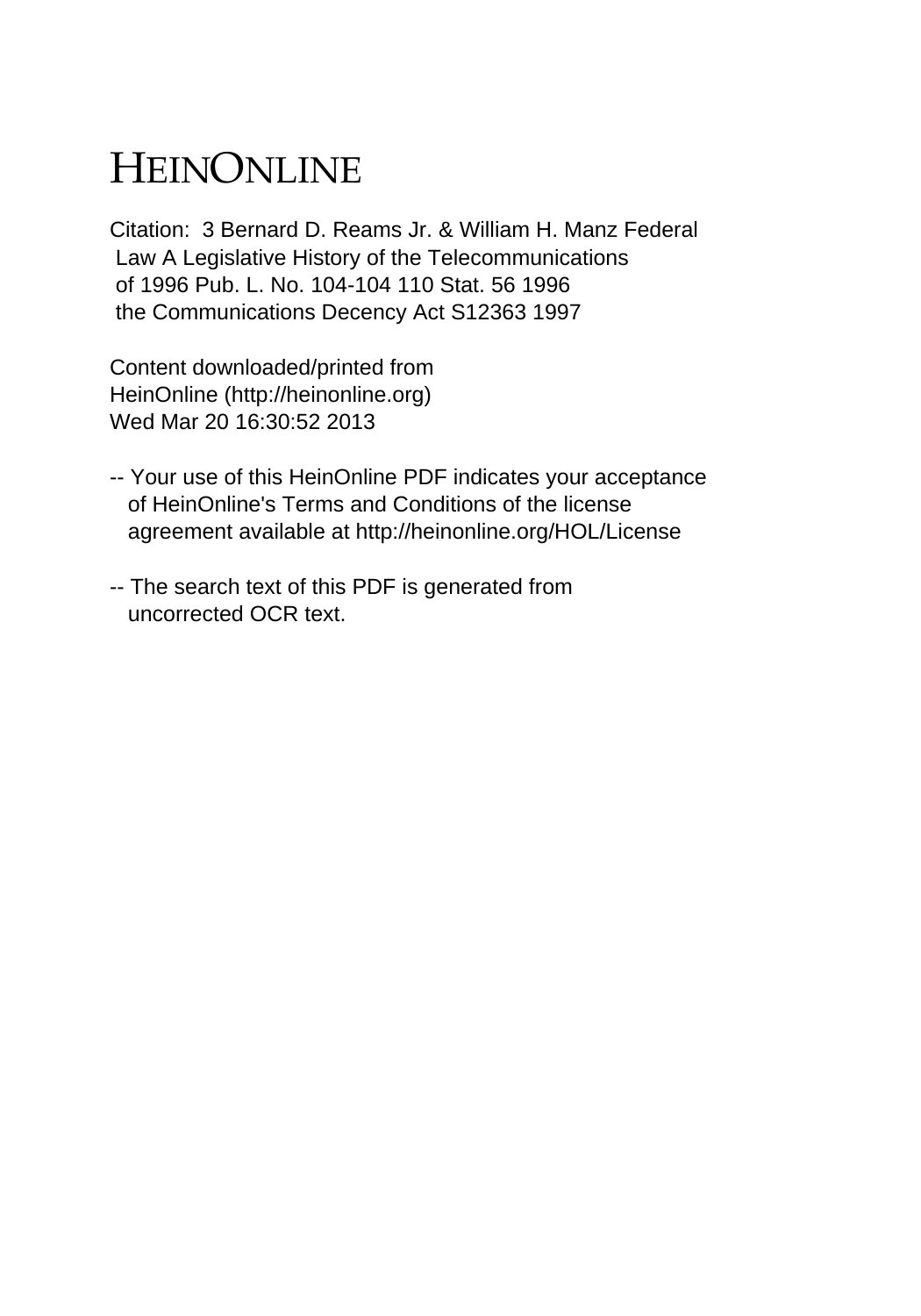**Ryan, Hilley, Gilbert Winn. Robert Parker. Kosty** Mos. Jeff **Faberman.** Kathryn Tuck-

er, Blake Rutherford, Toby Bendor, Deanne, Deanne, Deanne, John Gordon, Jehorah Gordon, Jehorah Jenne, Starting Starting, Starting Starting, Starting Starting, Starting Chenne, Michael Boland, Annie Single-Coalov, Tyler Bl Tuck, Kirk Fistick.e

## EMERGENCY MEDICAL **SERVICES** FOR CHILDREN **[EMSCI** 10th **ANNI-VERSARY**

Mr. **INIOUYE.** Mr. President, it gives me great pleasure to congratulate the Emergency Medical Services for **Chil-**dren **[EMSC]** Grant Program on its **10th** anniversary, and acknowledge the progress it has made in meeting the emergency care needs of our Nation's children. Before the authorization legislation was passed in 1984 most emergency care training focused on adult care while the needs of children were underrecognied. Little was known re**garding appropriate drugs** and dosages for children, **and** pediatric equipment was not readily available **in** emergency departments nor in ambulances. Now. more than 40 States have received funding to improve the emergency **care** provided to acutely ill and seriously in-lured children, **and** training in pedi-atric emergency health care has been greatly expanded nationwide.

It is a tremendous source of pride for me. as **I** am sure it is for Senator **HATCH** and Senator **KENNEDY**, to have Introduced this legislation in the Congross **a** decade ago and to witness the dedication of those who have worked so<br>diligently toward implementation of the various **EMSC** programs across the country. Few people realize that emergency medical service systems are rel-<br>atively new-in fact, development of a atively new-in fact, development of a network **of** lifesaving resources **and** technology began **a scant 30** years ago. Even fewer realize that these systems initially made no allowance for the unique medical needs of children. During the past **10** years, many people have striven to correct this situation, and **EMSC** has proven to be an investment EMSC has proven to be an investment<br>in our children that has paid countless<br>dividends in the form of lives saved.

dividends in the form of fives saved. **of** innocent people suffering in the wake of the bombing **of** the Alfred P. Murrah building in Oklahoma City. Murrah building in Oklahoma City.<br>Our Nation's collective emotion galvanized around the unforgettable image<br>of the limp body of a child being car-<br>ried by a fireflghter. If that tragedy<br>had occurred 4 years earlier, prior to an **EMSC** implementation grant award-ed to the Department **of** Pediatrics at the University of Oklahoma Health Services Center. many lifesaving **com**ponents would not have been in place. Each ambulance that responded to the incident was equipped with pediatric emergency care resources above the na-tional standard. Firefighters. police, doctors, **aiw.** urses **oin** the scene were

able to assist children effectively be-<br>cause they were trained in pediatric<br>emergency care. All of the these things<br>at the Federal level to the State of<br>Oklahoma.<br>Recause our children are our most<br>Recause our children are

precious resource, our challenge is to the<br>take the EMSC infrastructure that now<br>the estate and extend at extra non-<br>exists and extend it everywhere so that<br>diatric emergency care documented<br>diatric emergency care document

lems, assessing how effectively our<br>lems, assessing how effectively our<br>lems, assessing how effectively our<br>enhancing every aspect of care.<br>Join me in celebrating this impor-<br>tant 10 year anniversary by piedging<br>continued tricians, who have **been** so vital to the success of this invaluable program. Congratulations, **EMSC,** for **10** years of dedicated service.

**Mr. COCHRAN.** Mr. President, **I** have egement, **and** too many have no hope **at** all. prepared and **taped** for broadcast the **We can change** directions; **but** we must Republican response to President **Clin-** have **a** Program that emphasizes perental ton's national radio address. **My** com- support for children, the value of work. **and** ton's national radio address. My com-<br>individual responsibility. The value of work, and<br>menta address the need to reform our 'individual responsibility. The Republican<br>Nation's welfare system. The August seaters real veloc forward the passage of a welfare reform about this issue. We believe our approach is<br>bill that will be signed by President **much closer** to the kind of change the Amer-

I ask that my remarks be printed in the RECORD.<br>The remarks follow:

The remarks follow: **. SPECTRUM** REFORM

welt for the first two years of the First two years of the Clinton promised to "end welfare as we know it."<br>
The promised to "end welfare as we know it."<br>
Yet for the first two years of the Clinton Ad-<br>
Yet for the first t

In the State Houses and in Congress, Re-<br>publicans are making things happen. We<br>have had legislation introduced in the Sen-<br>ate by Bob DOLE to replace the current wel-<br>fare system with a fundamentally new approach. That approach **rets** on ssveral **key** ideas.<br>First, we want to give the states the flexi-

First, we want to give the states the **fexl-** bility to manage their own programs. The states have been successful In developing new programs that **put** able bodied people to work. Governor Thompson **of** Wisconsin. for example. has worked **closely** with his legisla- tare **and put in** place a very different welfare program that Is working **by** emphasising work. The welfare roles in Wisconsin have<br>been cut by 27 percent with a monthly save<br>ings of 17 and a half million dollars. Those<br>are the kinds of results we can expect with<br>greater fiexibility at the state level.

Secondly, our approach gets local adminis-trators and case workers to concentrate on moving the welfare caseload **off** welfare **and** into the workforce. Most importantly. **by** stressing employment, it gets able bodied<br>stressing employment, it gets able bodied welfare recipients to support themselves and<br>their families. Our plan requires welfare re-<br>cipients to be working after two years and it<br>limits the duration of eligibility for benefits.<br>Lest weak, Democrats in the Senate f

not only keeps welfare as a federal entitle-<br>ment, but expands the range of benefits. Fur-<br>thermore, it flatly ignores pleas from the<br>Nation's Governors to give them more flexibility **in** designing and managing their own welfare-to-work programs. To continue *be-*living that Washington **"can** do it better" Is to ignore the experience of the past sixty

years.<br>The real tragedy with the current sy The real tragedy with the current system<br>is the effect it is having on children. In Loe<br>Angeles, 62 percent of the children are on<br>welfare. In Chicago, 43 percent of the chil-<br>dren are on welfare. In Detroit, the rate is 7 **percenL Clearly. we have a** system that **is** not working, and It **is** even making matters **worse.**

Comparatulations, EMSC, for 10 years of Today, too may welfare recipients have a edicated service.<br>  $\frac{1}{2}$  in the service of the service of dependence in the service of the service of the service of the service of the s

bill that will be signed by President much closer to the kind of change the Amer-<br>Clifton.<br>Ican behavior of the property of the property of the state is a sound of the state of the state of the state of the state of the st

**THE REPUBLICAN RESPONSE TO THE SATURDAY'S SATURDAY'S SATURDAY PRESSLER. Mr. President, I rise<br>If there is any area of government activity today to call attention to the historic IF 18 to call attention to the historic action taken in the House of Representatives on August 4. Our col**natural change it is our action taken in the House of Representatives on any action taken in the House of Represidual change it is our action taken in the House of Represidual change it is our action to the Republican lead evolution when the Democrats conducts and vote of 305 to 117, H.R. 1555, a initiatration-when the Democrats conducts but the Renate of 305 to 117, H.R. 1555, a conducted to the Senate but both compensation bill to S. 552,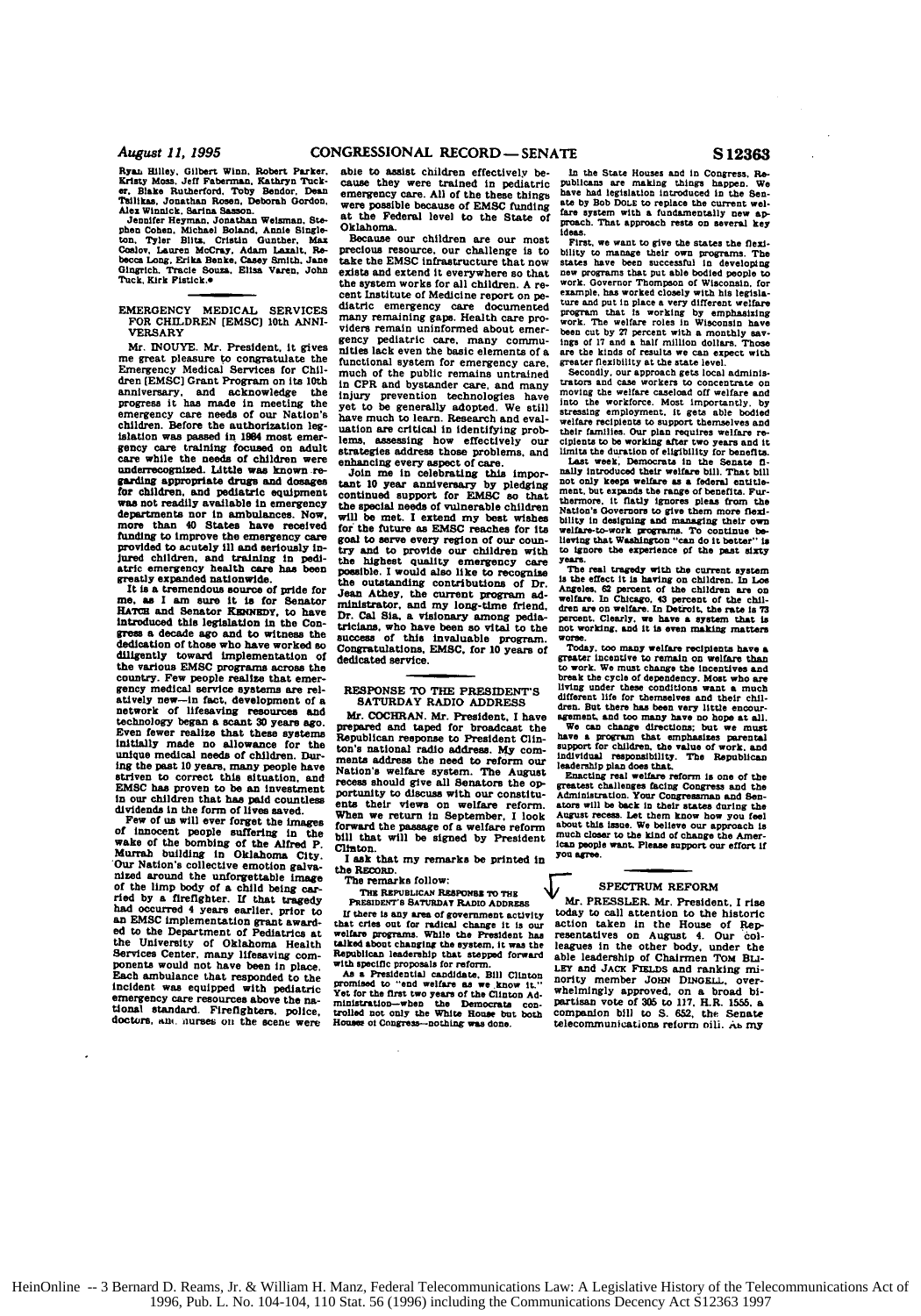oollesguee will recall, in June the Senate overwhelmingly approved the Tele-communications Competition and Decommunications Competition and De-<br>**18.** We have moved in record time-<br>18. We have moved in record time-<br>through both houses of Congress--the most comprehensive rewrite of America's telecommunications laws in over **60** years.

Since the 1970's, Congress has considered broad based legislation to modern-Ise our laws governing the tele-communications industry. Nothing, however, has been enacted Into law. The Telecommunications Competition and Deregulation Act of **1965 will** make dramatic and long needed changes in the Government's regulatory oversight of the telecommunications industry. It promotes unprecedented competition among the various providers of telecommunications products, services. and technologies and dramatically reduces costly and counterproductive regulation of this vitally important **sector** of American industry. The changes made In the legislation

are long overdue. The dramatic enhancemente **in** technology over the last few years have vastly outstripped the existing regulatory process. **A** major overhaul of this process is essential if we want competition and its results: better jobs, more exports, greater<br>choice and lower prices. That is exactly vhat the telecommunications reform bill does.

In moving forward to pass reform **leg-**islation, we are shunning the **old** way of doing business. Instead of splitting the difference between warring commercial interests and special pleaders. we must keep our focus on **a** free-market outcome that will benefit consum-

**ers and taxpayers across the country.**<br>Americans trust this country's free<br>entermine avatem. Consumers know enterprise system. Consumers there is far too much regulation in much of American business. We have much of American business. We have witnessed a burgeoning computer in-dustry develop over the past decade<br>precisely because it has been unfet-<br>tered by excessive Government regulation. Many **parts** of the telecommuni- cations sector have been less dynamic. because of excessive Government regulation **and** micromangement. Consum**ers** know that more competition means more choices, lower prices, better **qual-**Ity and more technological innovation. That **Is** what the Telecommunications Competition and Deregulation Act **of**

The bill affirms the tenets of the American free enterprise system **by** establishing that the marketplace shall determine the winners and losers, not those companies who have dem-onstrated prowess in protecting mar- kets through the courts and the **regu**latory process.<br>Mr. President.

Mr. President. passage **of** tele-communications reform legislation Is but one step in moving America forward in the information age of the 21st century. **As a** next step forward, **I** Intend to press ahead with dramatic radio 3pectrum reform.

Mr. President. many Americans are aware that wireless technology pro-vides the **magic** of radio broadcasting and the miracle of television. What **Is** not **as** well known, but equally Important, **is** that the radio spectrum aso enables consumers to receive and<br>transmit a wide variety of wireless voice, data, graphic and video informa-<br>tion over the airwayes. At a hearing of the Committee on Commerce, Science, and Tra7sportation Committee. which I chaired on July **27,** Members saw dem- ,3nstrations of **a** variety of advanced ipectrum services. Wireless communications often are

overlooked **by** many experts in the pol- **'Cy** community who rely far too heav**ily** on a high fiber diet. This is unfortu-nate. Wireless communications is **a** rapidly expending multi-billion dollar industry that **is** transforming modern American life as profoundly as the landline telephone system did at the beginning of this century.

beginning of this century. This **is** especially Important in parts **of** our country dominated **by** small cities and towns such as in my home State of South Dakota. Such places experience **a** significant cost differential between wireless and wireline communications-and wireless is far less expensive. Wireless technology could pro**vide** solutions to universal service problems we face currently.<br>Equally profound is the effect wire-

less communications will have on the once-sacrosanct local wireline tele-phone monopoly. The introduction of radio technologies into the long dis- **tance** segment of the telecommuni-cations market in the **1950's** led **di**rectly to the breakup of the monopoly for long distance services. New genera-<br>tions of wireless telephones will work the same transformation in the local exchange market. This, of course, is one of the fundamental purposes of **S. 652.**<br>Today two out of every three re-

Today, two out **of** every three re- quests for new telephone service **are** wireless. There **are 25** million cellular telephone subscribers and **20** million users of paging technology. Direct Broadcast Satellite **DBS** service is providing over 200 digital video and audio channels in competition with cable TV. This is only the beginning.<br>Mr. President, America--indeed the

world-is on the cusp of a golden wireless age of communications. Just **yes**terday I **had** the great privilege **of** making the first **PCS** call In Americato my mother in South Dakota. **PCS,** or personal communications service, is a fully digital, wireless communica-tions system with advanced features. The launching of **PCS** service **in** America is an especially important milestone in our march to the wireless age.<br>While many people talk about how

telecommunications promotes productivity, mobile radio services prnvide positive proof. Moreover, radio frequency systems are important from a social policy perspective. Mobile radio **is a** liberating technology. Wireless communications also play an impor**tent** role against crime. saving **lives** and promoting **public** safety. **There are** over \*a half-million wireless calls per

month to **911** nationwide. On July **27.** the Commerce Committee saw demonstrations of advanced products. services and technologies utilizing the radio frequency spectrum. We also heard witnesses present an Informative discussion **of** new spectrum policy reform initiatives to increase Amerlcan competitiveness and consumer options. To spark **a** major reform **of** our Nation's spectrum **use. I will** promote legislation for more auctions of spec-<br>trum and for more flexibility in spectrum use **as** part of the reconciliation process.

The spectrum is an enormously valuable, yet finite resource. Unless **a** reform plan is developed that creates **a** more effective **and** efficient use **of** the spectrum, as well as **a** more stable sup**ply** of spectrum for private sector use. a vast array of new spectrum-based products, services, and technologies will go unrealized. Such a prospect is particularly **dis-**

heartening when one considers **the** benefits that are derived from current spectrum-based technology. The **exam- pe** of cellular telephone technology is a cautionary example. In **1982.** AT&T was operating its first experimental cellular telephone system. It was not until 20 years later that the first **cel**until 20 years later that the first cellular licenses were handed out by the **FCC.** Bureaucratic delay and inefflcient regulation hampered the development and availability of cellular ment and availability of cellular industry generates about \$14.2 billion in revenues a year. From its very beginning, wireless communications has played a vital role communications has pla

in protecting lives and property and. subsequently-through the **develop-**ment of radio and television broadcasting-in 'delivering information and *en-* tertainment prograrrunig to the **pub-lc** at large. More recently, there has been a realization that wirelems, spectrum-based telecommunications serv-**ices,** products and technologies **ars** indispensable enablers or drivers of pro- ductivity and economic growth, as well as international competitiveness. The use of spectrum, however, **is** de-

termined through bureaucratic licens-ing rules, regulations and procedures first developed In the **1920's.** Under this Byzantine system, the Federal Communications Commission **[FCC]** deter-<br>mines the general uses for the radio<br>spectrum, allocates bands of fre-<br>quencies to each of those uses, and then issues/assigns licenses for the use of frequencies in each band for specific uses. Spectrum utilized **by** Federal Government agencies **is** managed **by** the National Telecommunications and Information Administration INTIA] **o** the Department of Commerce.

Compared to that of most other countries, the U.S. spectrum manage-<br>ment system allows for some degree of ment system allows for some degree of private sector involvement in spec-<br>trum. Yet, the system involves n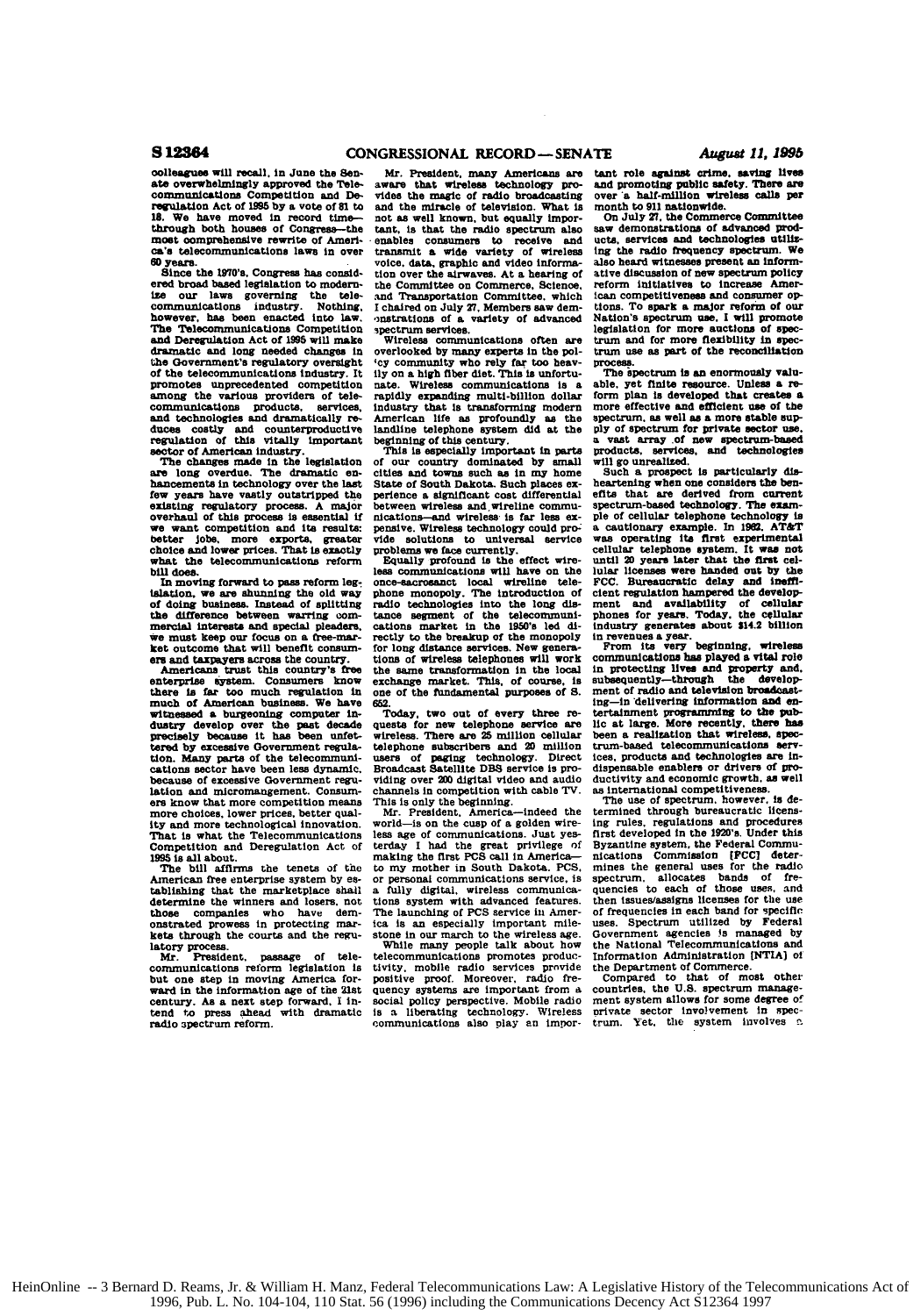central Government planning scheme **by** Federal regulators and bureaucrats It **is.** in short, electromagnetic indus-trial policy. The **FCC** must determine which services, which frequencies and the conditions under which they will **be** provided, and often the specific tech. nology to be used.

The spectrum management system currently utilized in the **U.S.** tends tc result in an inefficient use of the spectrum resource. Federal regulatorsrather than consumers-decide whether taxis, telephone service, broadcasters. or foresters **are** in greatest need **o1** spectrum.

Most importantly, **new** services, products and technologies face Inordisate delays which Impose tremendous costa on society. It typically takes many years to get a new service ap- proved **by** the **FCC.** The lengthy delay in making cellular telephone service available, as noted earlier, imposed a huge cost on the economy. One recent study estimated the delay cost our

economy **S86** billion. competition. One of the most important determinants of a competitive in-<br>dustry is the ability of new firms to current dustry is the ability of new firms to<br>enter the business. The allocation processes typically provides f

technologies, especially the technologies, especially the digitation phenomenon, are making the bureaucratic system even more un-<br>workable. New wireless communications technologies, services and produce<br>acts are being deve Ing digitized world of today.

Spectrum auctions employing com-<br>petitive bidding for spectrum would give applicants for spectrum the right. centives to **bid** only for that amount. they truly need. and to use it **in** the most efficient manner possible. Th, Government would be compensated at **a** fair market value for granting **an ap**is already a vigorous private market<br>for spectrum rights. The only dif-<br>ference between the private auctions<br>and PCC auctions is that taxpayers,<br>rather than lucky lottery or compara-<br>tive hearing winners, receive the revenue.

In addition to expanded auctioning substanting to the method of pursue spectrum flexibility reforms. Historically, when Government allocated a portion when Government allocated a portion have done so for one and only one uso. More flexible use of spectrum w to use its spectrum for alternative pur-<br>poses. As a result of this increased<br>flexibility, we have seen the advent of<br>data services. The recently passed<br>Telecommunications Competition and<br>Deregulation Act of 1995, S. 652; ity for broadcasters. Now is the time to expand on this important spectrum re-<br>form.<br>The Recent digital technological develop-

ments make other applications of flexi-<br>ble spectrum use feasible. Smart radios using microprocessor technology now<br>make continuous communications possible on tiny slivers of shifting, non-contiguous spectrum. Such spread spectrum technologies also make it spectrum technologies also make it possible to program a cellular tele-<br>phone to operate on different fre-<br>quencies based on the part of town<br>from which it is transmitting, or even

**from the time of day.** Mr. President, our country's future hinges on our ability to maintain our hinges on our ability to maintain is elected in the communications, computing and information technology and innovation. The growth in jobs,<br>productivity and international com-<br>petitiveness will come in the telepeutwesse will communications, computing and information sector if the Government gets out of the Government gets overhaul and deregulation of tele-<br>out of the way. By passing a major communications, and following this<br>wit

**<sup>A</sup>**TRIBUTE TO **THE** RELIEF VOL- **UNTEERS** OF THE OKLAHOMA CITY BOMBING<br>CITY BOMBING<br>Mr. NICKLES. Mr. President, it is

on. Nucleus, on Tressuent, it is<br>with great sadness and yet tremendous<br>grid that I look back to the tragic<br>events in Oklahomas City which have<br>events in Oklahomas as well as all<br>Americans. Etched in our memory is<br>at 9:02 a town Oklahoma City. As we reflect on<br>our devastating loss, we realize that<br>the old adage is true—every cloud does<br>have a silver liming. The silver liming<br>we found in Oklahoma City was the<br>outpouring of love, selfless effor

We are, forever, indebted to those "olunteers who created that sliver line-<br>ing, and they have our utmost respections,<br>and gratitude. The individuals are in-<br>numerable, but none is forgotten. Each<br>remains as an example for

**from** them: lessons of compasion. charity. cooperation. persevera, ce. and bravery.

First **of** all. **I** have been touched by the loving compassion that has mot! vated the volunteers. The reflections of Dr. Robert **C.** Bjorklund, a local pastor from Oklahoma City, captured the compassionate spirit found among the vescue workers. He recounted for me<br>his experience while providing counsel**his experience at the site just days** after the bombing. He **had** been debrieing the rescue workers as they :.tarted and finished their shifts where they were exposed to incredible and tragic images. He expressed how moved he<br>was by the caring and compassion of the rescue workers who seemed more concerned about his condition than 6heir own. Dr. BJorklund was right vhen he suggested that the tragedy has iueen overshadowed **by** the community's spirit **of** mutual care and concern. **He** learned from them firsthand **as** the rest

of us are learning from their example. phenomenal generosity private donors, rescue workers, and large corporations have also made .hem models of charity. **I** was amazed **by** the immediate and enthusiastic reiponse of citizens donating **food.** flashlights, batteries, and other supplies to the rescue crews. One young man named Chris Gross from Santa Clara, **CA.** has given **up** his salary for **I** year to start the Children of Oklahoma City Scholarship Fund. The selfless rescue workers, such as Dr. Hernando **Garson** and his rescue crew from Sacramento.<br>CA, came from far and wide and **CA,** came from far and wide and worked around the clock. **So** many sacrificed their time.

So many sacrificed their time, money, and talents to the cause. The Oklahoma Restaurant Association was especially generous by donating thou-<br>sands of meals to families and volunteers. For instance. Pizza Hut donated free meals for more than a month to **:300** affected families while Cain's Coffee provided 24-hour service to rescue crews. Companies and individuals in Oklahoma and around the country such as Southwestern Bell, Kerr-McGee. Phillips Petroleum. Bridgestone/Firestone. Anheuser Busch. Conoco. Boat-man's Bank. American Airlines, Presnyterian Health Foundation, Koch **Oil** Co., C.R. Anthony. Henry Kravis. Ford Motor Co., Liberty National Bank.<br>'hubb Insurance. ONEOK Employees<br>Credit Union, the Lloyd Noble Center,<br>Branson Cares Benefit, the Burlington 'ounty Times, the Xerox Corp., and countless others made significant do-

nations for the relief effort. **I** have also learned a lesson from the cooperation that unified all the work- **•** -re into one efficient force. I wa. ;truck **by** the number **of** people sucressfully working simultaneously on many different tasks in order to accomplish the same goal. We have *shell* ,oordinated effort to thank for the rescue of the survivors and the care **of**<br>
.nany grievers. Specifically. Amateur<br>**Radio provide<sup>7</sup>** an essential *service to*<br>rescue operations. Within minutes of

**ATE S 12365**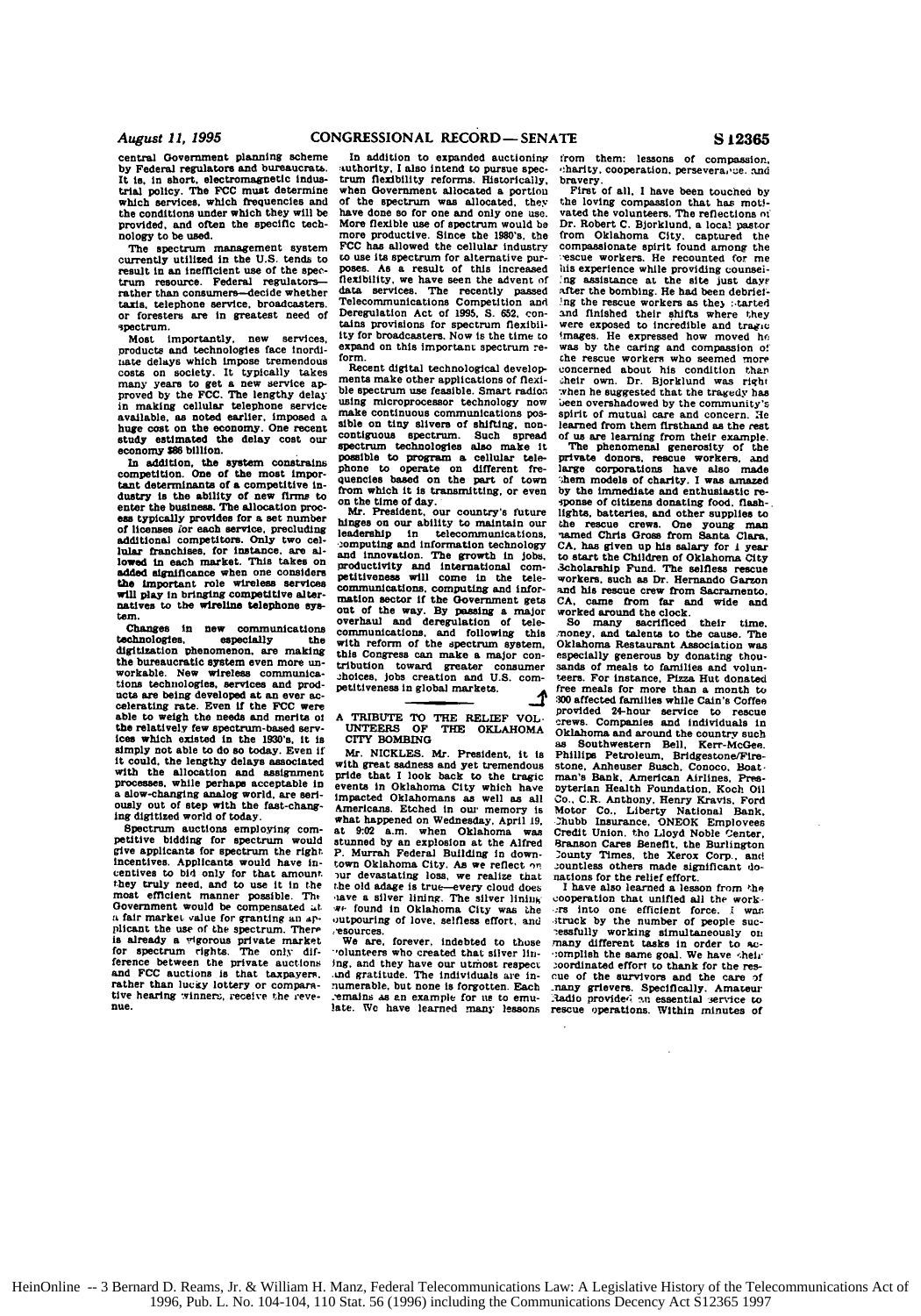HeinOnline -- 3 Bernard D. Reams, Jr. & William H. Manz, Federal Telecommunications Law: A Legislative History of the Telecommunications Act of 1996, Pub. L. No. 104-104, 110 Stat. 56 (1996) including the Communications Decency Act [clxxvii] 1997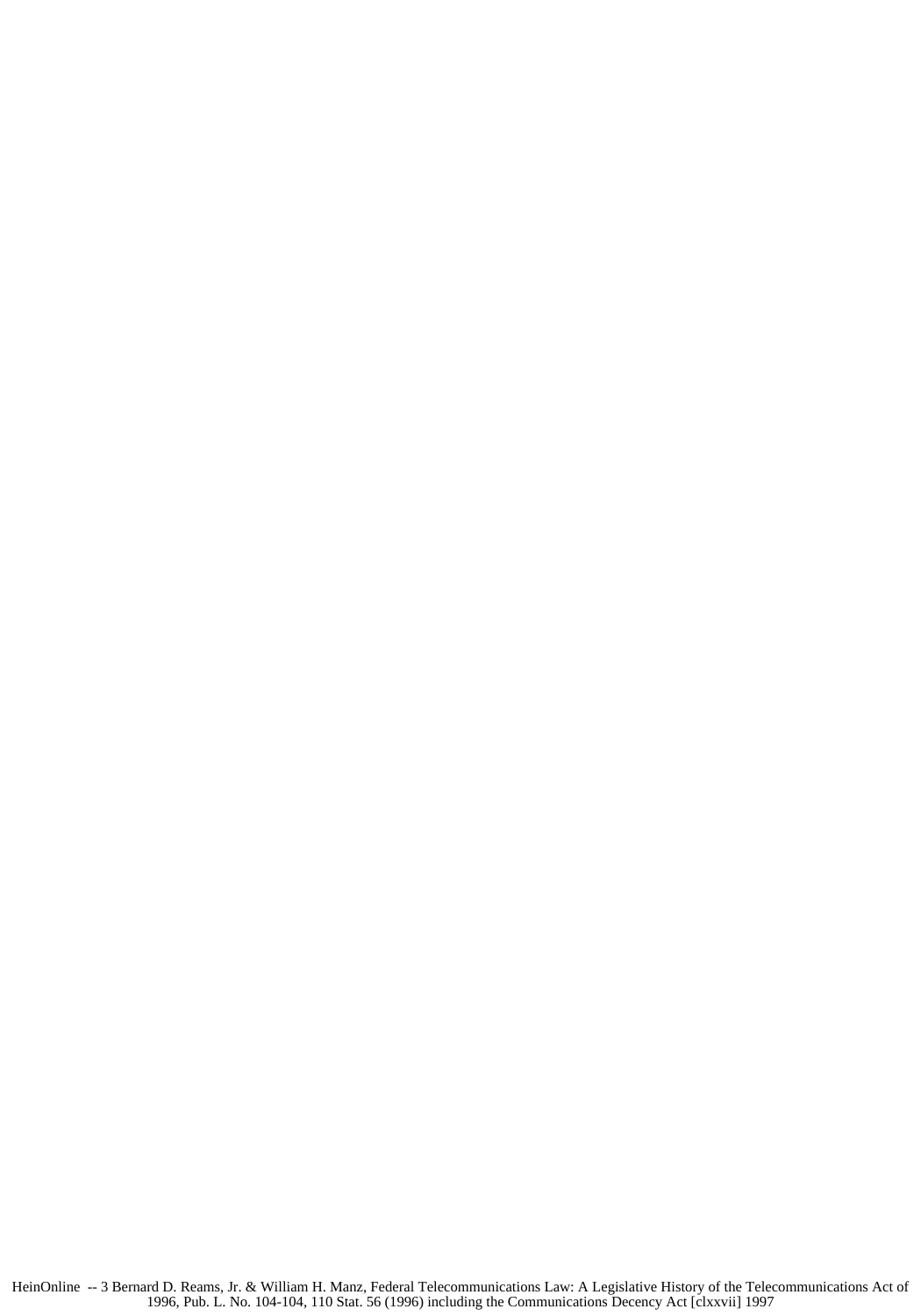Document No. **72**

 $\frac{1}{2} \left( \frac{1}{2} \right)^{2} \left( \frac{1}{2} \right)^{2}$ 

 $\cdot$